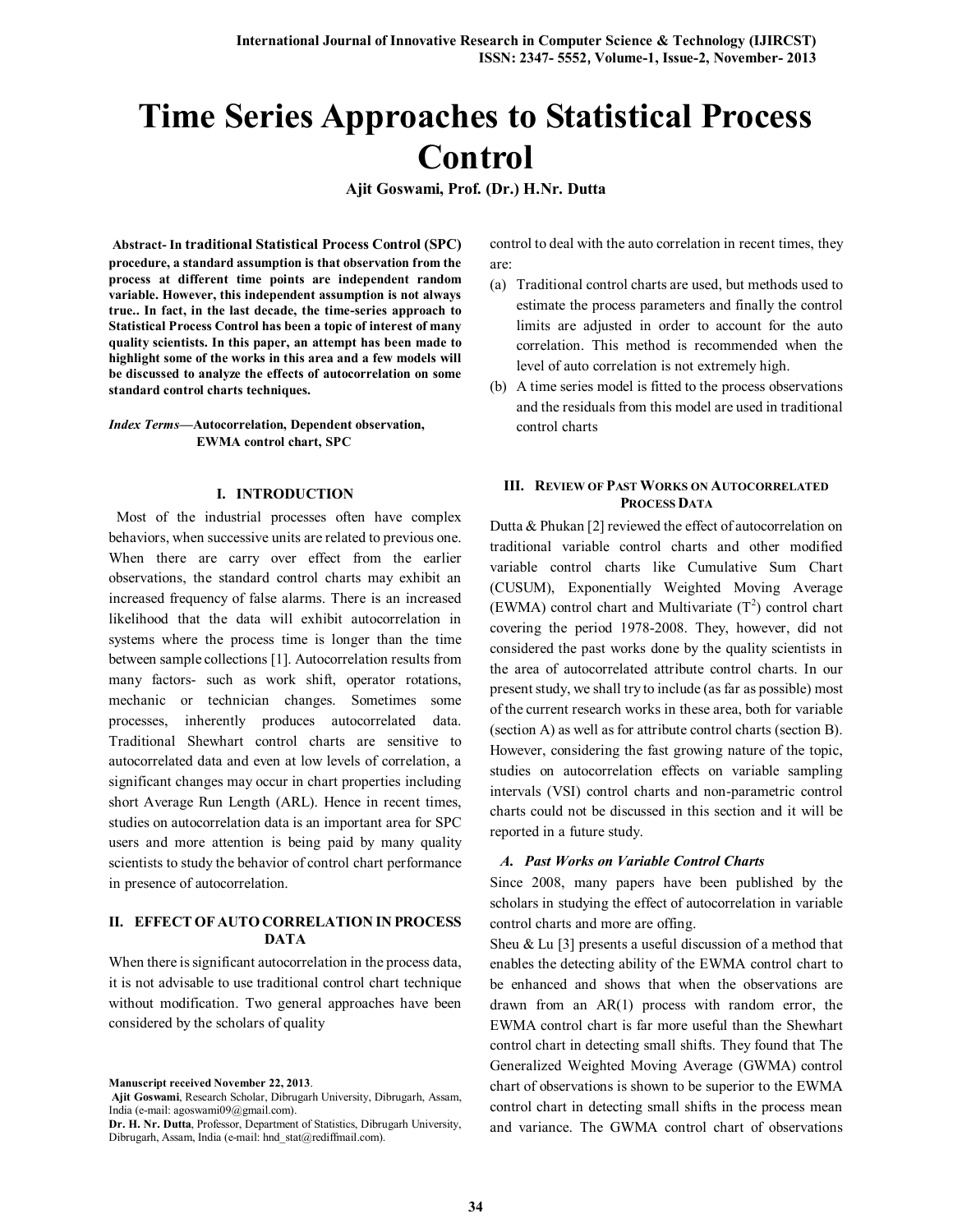requires less time to detect small process mean and/or variance shifts as the level of autocorrelation declines.

Keoagile [4] considers the problem of monitoring a process in which the observations can be represented as a first-order autoregressive model following a heavy tailed distribution. He propose a chart based on computing the control limits using the process mean and the standard error of the least absolute deviation for the case when the process quality characteristics follows a heavy tailed *t*-distribution.

Chang & Wu [5] developed a general and unified approach based on the use of discretization and the finite Markov chain imbedding technique to investigate the run length properties for various control charts when the process observations are autocorrelated. Also numerical results are presented for illustrative purposes.

Suriyakat et.al [6] derived an explicit formula for the characteristic of EWMA control chart for trend stationary exponential AR (1) processes. They compare the results for Average Run Length (ARL) obtained from the explicit formula with values obtained from the integral equation and found that the new results are simple, easy to programming, which make it attractive to be used in practice by performers. Karaoglan & Bayhan [7] computed ARL performances of control charts for peroxide data from two batches, for which trend stationary first order autoregressive (trend AR(1) for short) model is a representative model.

#### *B. Autocorrelated Attribute Control Charts*

To our knowledge little attention has been given to the development of control charts in the case of correlated attribute data. A few work in this area are Deligonul and Mergen [8], Bhat and Lal [9]. They assumed a two-state Markov chain model for auto correlated attribute data. Harvey and Fernandes [10] and Wisnowski and Keats [11] shows that correlated count data can be modeled with a EWMA approach.. Stimson and Mastrangelo [12] studied the monitoring of serially dependent processes with attributes data obtained from multistations of production. Lai et al. [13] examined control procedures based on the conforming unit run length applied to near-zero-defect processes in the presence of serial correlation. Lai et al. [14] also studied the problem of process monitoring when the process is of high quality and measurement values possess a certain serial dependence. Nembhard et.al [15] studied a demerits control charts (U-chart) for autocorrelated data. Their study is related to injection-modeling production lines produced by various models of leak proof plastic containers. Tang and Cheong [16] proposed a control scheme that is effective in detecting changes in fraction nonconforming for high yield processes with correlation within each inspection group. Shepherd et al. [17] proposed two control chart schemes. These control charts are based on a sequence of random variables that are used to classify an item as conforming or nonconforming under a stationary Markov chain model and 100% sequential sampling.

## **IV. TIME SERIES MODEL**

To apply control chart for residual, we can modeled quality characteristics  $X_t$  as follows-

$$
X_{t} = \xi + \phi_{1} X_{t-1} + \phi_{2} X_{t-2} + \phi_{3} X_{t-3} + \dots + \phi_{p} X_{t-p} + \varepsilon_{t}
$$
 (1)

Here,  $X_t$  is a  $p^{th}$  *order autoregressive or AR (p)* Process where,  $\xi$  and  $\phi$  (-1 <  $\phi$  <1) are unknown constant and it is normally and independently distributed with mean 0 and standard deviation  $\sigma$ .

If we modeled 
$$
X_t = \xi + \phi_1 X_{t-1} + \varepsilon_t
$$
 (2)

then it is called *first order autoregressive AR (1) model;* the observations  $X_t$  from such a model have mean  $\xi/(1-\phi)$ , standard deviation  $\sigma/(1 - \phi^2)^{1/2}$  and the observations that are *k* periods apart  $(X_t - X_{t-k})$  have correlation coefficient  $\phi^k$ . Suppose that  $\hat{\phi}$  is an estimate of  $\phi$ , obtained from analysis of sample data from the process, and  $\hat{X}_t$  is the fitted value of  $X_t$ . Then the residuals

$$
e_t = X_t - \overset{\wedge}{X}_t
$$

are approximately normally and independently distributed with mean zero and constant variance. Conventional control charts could now be applied to the sequence of residuals. Similarly, the second order autoregressive model AR (2) will be

$$
X_{t} = \xi + \phi_{1} X_{t-1} + \phi_{2} X_{t-2} + \varepsilon_{t}
$$
 (3)

Another possibility is to model the dependency through the random component  $\varepsilon_t$ . A simple way to do this is

$$
X_t = \mu + \varepsilon_t - \theta \varepsilon_{t-1} \tag{4}
$$

This is called a *first-order moving average model*. In this model, the correlation between  $X_t$  and  $X_{t-1}$  is  $p_1 = -\theta/(1 + \theta^2)$  and is zero at all other lags. Thus, the correlative structure in  $X_t$  only extends backwards one time period. Sometimes combinations of autoregressive and moving average terms are useful. A *first order mixed model* is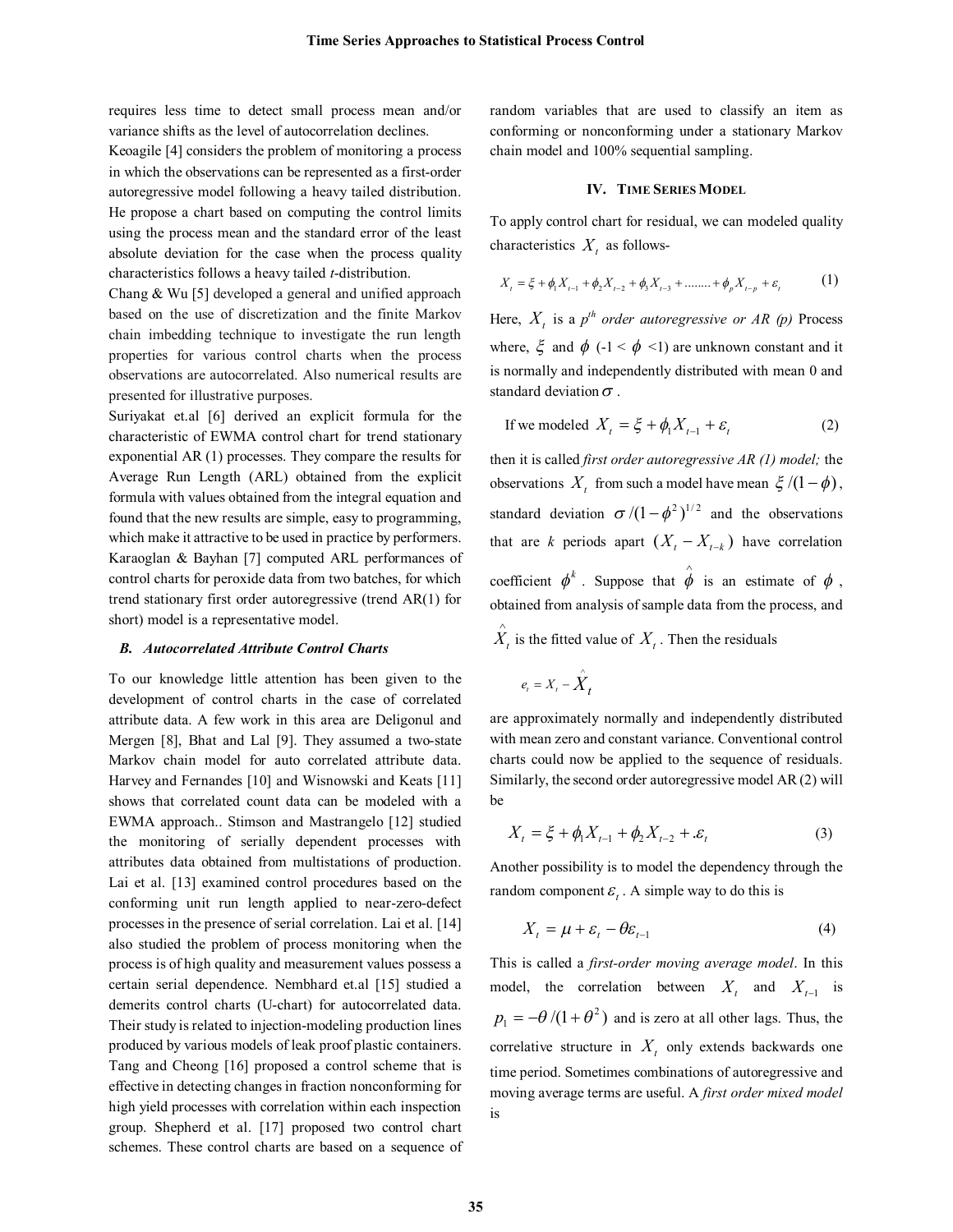$$
X_t = \xi + \phi X_{t-1} + \varepsilon_t - \theta \varepsilon_{t-1}
$$
 (5)

We also encounter the *first-order integrated moving average* model

$$
X_t = X_{t-1} + \varepsilon_t - \theta \varepsilon_{t-1} \tag{6}
$$

in some applications. Whereas the previous models are used to describe stationary behavior (that is  $X_t$  wanders around a "fixed" mean), the model in equation (6) describes non-stationary behavior (the variable  $X_t$  "drifts" as if there is no fixed value of the process mean).

## **V. CALCULATION OF AUTOCORRELATION**

The autocorrelation coefficient for data that are k time period apart  $r_k$  is defined as

$$
r_{k} = \frac{\sum_{t=1}^{n-k} (X_{t} - X)(X_{t+k} - \bar{X})}{\sum_{t=1}^{n} (X_{t} - \bar{X})^{2}}, k = 0, 1, 2, 3, ... \tag{7}
$$

where n is the total number of observations in the data set.

The standard error at lag k is

$$
se_k = \sqrt{1/n} \qquad ; k=1
$$
 (8)

$$
= \sqrt{1/n} \left(1 + 2 \sum_{i=1}^{k-1} r_i^2 \right) \quad ; k > 1 \tag{9}
$$

## **VI. EWMA CONTROL CHART**

Roberts introduced exponentially weighted moving average chart in 1959 [18] . This chart is popular for the control of industrial processes where the individual observations arrive one by one. The EWMA,  $\overline{y}_i$  is computed sequentially as a linear interpolation between the present observation  $z_t$  and

$$
y_{t-1}
$$
, the previous EWMA  

$$
y_t = \lambda z_t + (1 - \lambda) y_{t-1}
$$
 (10)

Where  $\lambda$  is a constant  $0 \leq \lambda \leq 1$ . Hunter [19] has shown that for independent and normally distributed data, the control limits for the EWMA  $\overline{y}_i$  are given by

$$
UCL_{t} = \bar{z} + 3\hat{\sigma}\sqrt{\frac{\lambda}{2 - \lambda}}[1 - (1 - \lambda)^{2t}]
$$
  
\n
$$
CL = \bar{z}
$$
  
\n
$$
LCL_{t} = \bar{z} - 3\hat{\sigma}\sqrt{\frac{\lambda}{2 - \lambda}}[1 - (1 - \lambda)^{2t}]
$$
\n(11)

where the estimate of the process variability,  $\sigma$ , typically is estimated using the same method as for the individual control chart.

#### **VII. ANALYSIS**

To analyze the control chart model in presence of autocorrelation, we have studied the finished product of Formalin from a chemical factory in Assam. It may be mentioned here that formalin product of the chemical factory is set as  $37 \pm 0.5$  % weight of formaldehyde gas. If the finished Product is below 36.5%, the customers don't accept it. If the finished product is above 37.5%, it is not affordable to the management so far its cost benefit margin is concerned. To analyze the data, we have collected 268 set of raw data of formalin and deal with using statistical process control tools. First, we calculate the autocorrelation function (ACF) of the formalin (chemical) product data which will indicate the presence of the autocorrelation in the data. Graph of ACF and PACF are shown in figure 1 and 2 respectively.



Fig.1. Autocorrelation Function (ACF) of Purity of Chemical Product (Formalin)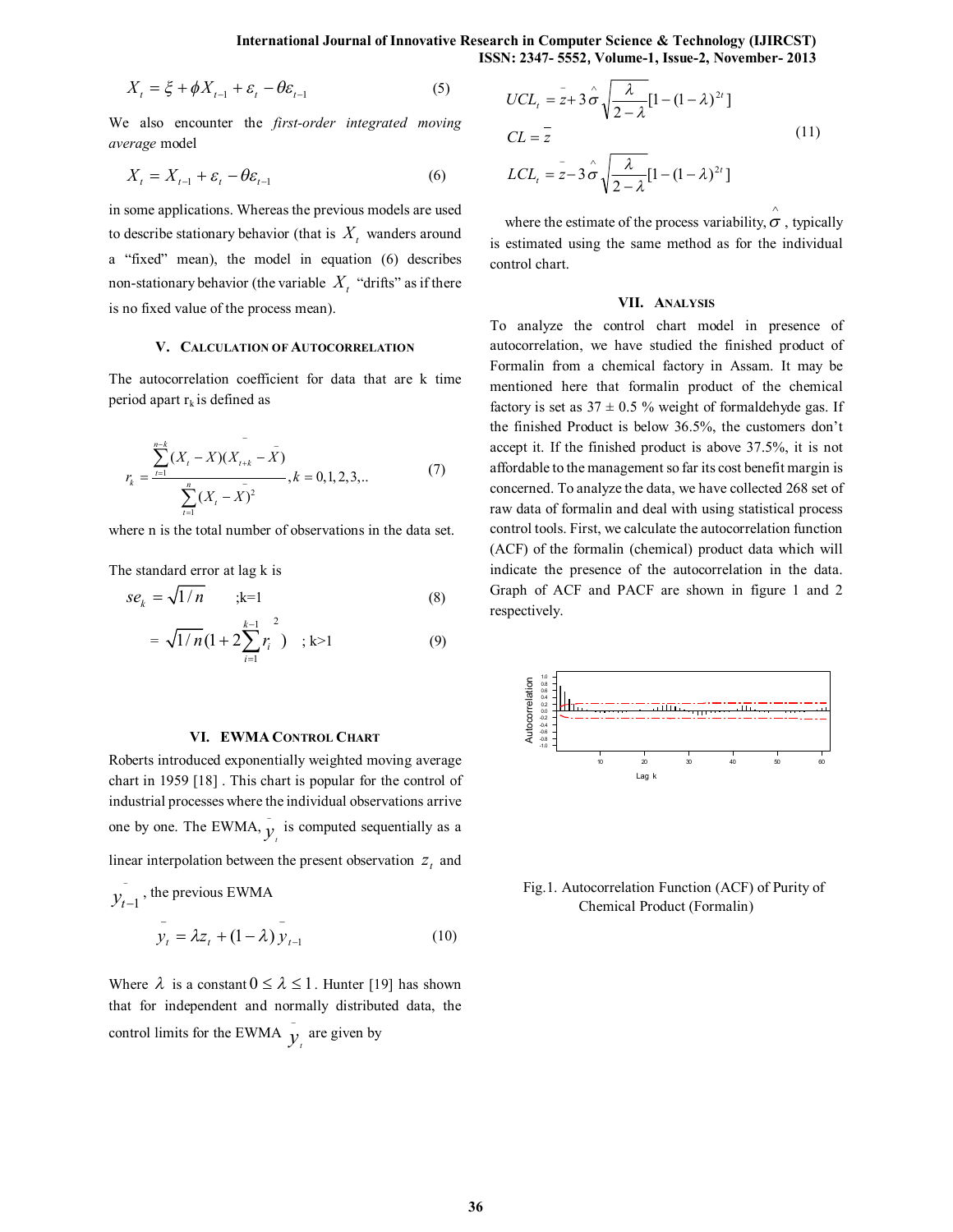

Fig. 2. Partial Autocorrelation Function (PACF) of Purity of Chemical Product (Formalin)

From the visual inspection of the figure 1, we can easily conclude that there is autocorrelation in the original set of data. Also, from the ACF plot fig  $1$ ., it is clear that the lag(s) is significantly different from zero and the series is not white noise i.e the data has auto correlation.

*A. Removing Autocorrelation from the Observed Data*

To achieve an independent, normally distributed data set, Montgomery [1] recommends modeling the correlative structure and control charting the residuals directly. For the formalin data, the predicted purity of formalin (chemical) product at period time't' is (from the fig 1)

$$
\hat{X}_t = \xi + \phi_1 X_{t-1} + \phi_2 X_{t-2} + \phi_3 X_{t-3} + \phi_4 X_{t-4}
$$
 (12)

Only four points from the previous data were used because of the high autocorrelation coefficient for lags 1-4 (fig-6.1). To determine the parameters of this model multiple linear regression can be performed.

Using Minitab Software, the regression parameters  $\phi_1$ ,  $\phi_2$ ,  $\phi_3$  and  $\phi_4$  are calculated which is given below.

$$
\xi = 11.424
$$
  
\n
$$
\phi_1 = 0.756
$$
  
\n
$$
\phi_2 = 0.0971
$$
  
\n
$$
\phi_3 = -0.138
$$
  
\n
$$
\phi_4 = -0.0116
$$

To check the model, we show in figure 3, a normal plot of the residuals, and in figure 4, a plot of the residuals in time order. Both plots indicate that the model fits the data well. The ACF and the PACF of the residual provide a further check. Ideally, if the model fits well, all autocorrelation would have been removed from the data and the residual behave like white noise. Figure 5 and 6 show the ACF and the PACF for the residual after fitting the AR (4) model to the formalin data. Both the ACF and the PACF are essentially zero for all lags.



Fig. 3. Normal Plot of Residuals after Fitting an AR (4) Model to the Formalin Data



Fig. 4. Time Series Plot of the Residuals



Fig. 5. The ACF of the Residuals after Fitting an AR (4) Model to the Formalin Data



Fig. 6. The PACF of the Residuals after Fitting an AR (4) Model To the Formalin Data